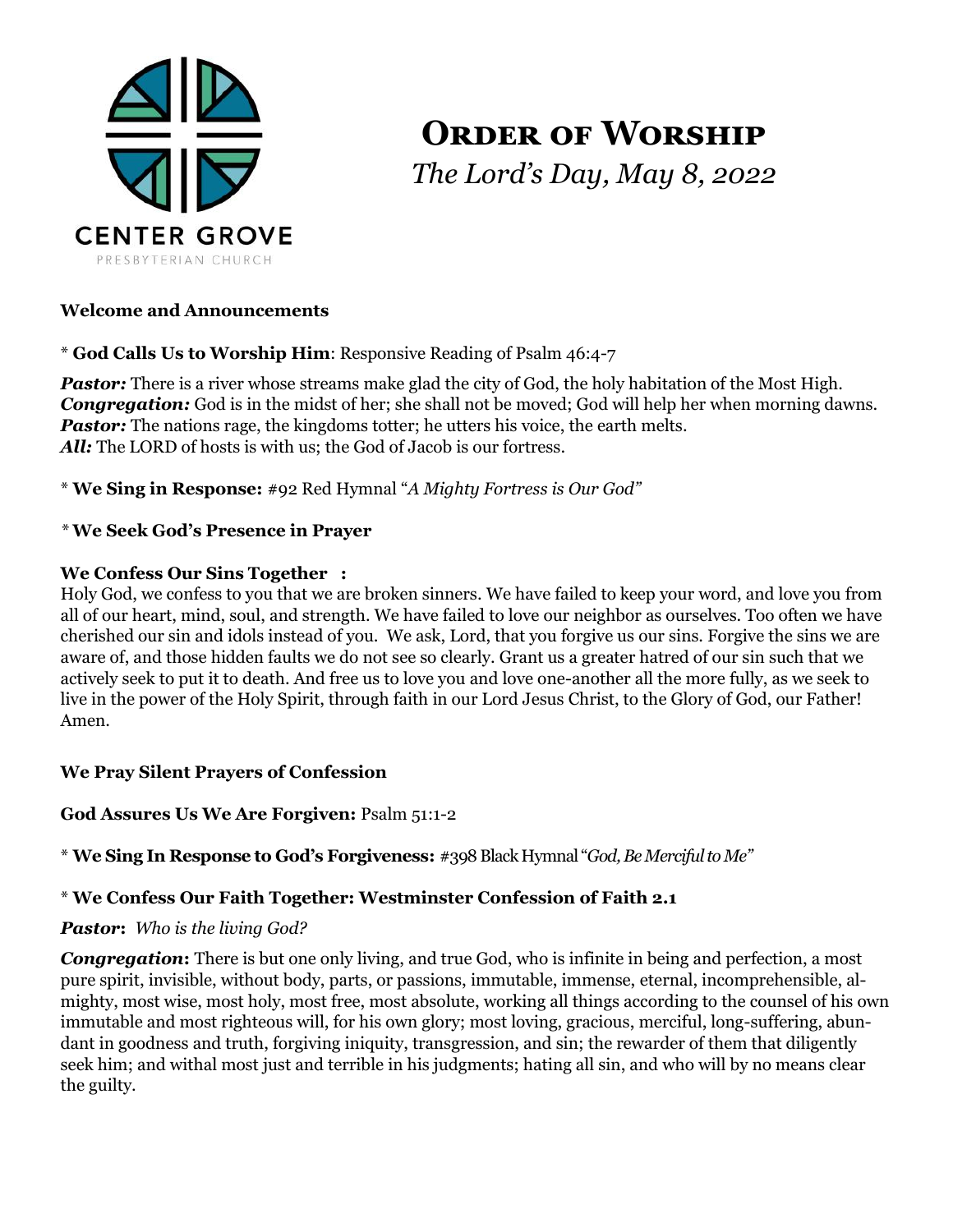## **Farewell to Linda Payton**

## **We Read From God's Word:** James 2:1-13

## **We Pray For The Congregation and Community**

**We Memorize God's Word**: Colossians 1:28-29 Him we proclaim, warning everyone and teaching everyone with all wisdom, that we may present everyone mature in Christ. For this I toil, struggling with all his energy that he powerfully works within me.

## **We Present Our Tithes & Offerings In Worship**

## **We Worship Through the Music of Offertory**

\* **We Sing the Doxology:** #731 Red Hymnal *"Doxology"*

\* **We Give Thanks to the Lord**

\* **We Sing In Preparation for the Word:** #726 Red Hymnal *"Spirit of the Living God"*

*(Children age 4 through kindergarten may be dismissed to Children's Worship)*

## **Pastor Reads the Sermon Text:** Matthew 7:1-5

**Pastor Preaches God's Word:** "*Measuring Our Judgment in View of God's Mercy" -* Pastor Wes James

## **We Celebrate the Lord's Supper**

\* **We Sing In Response to the Word:** #467 Red Hymnal "*Wonderful Grace of Jesus*"

## \* **The Lord Sends Us Out (Benediction)**